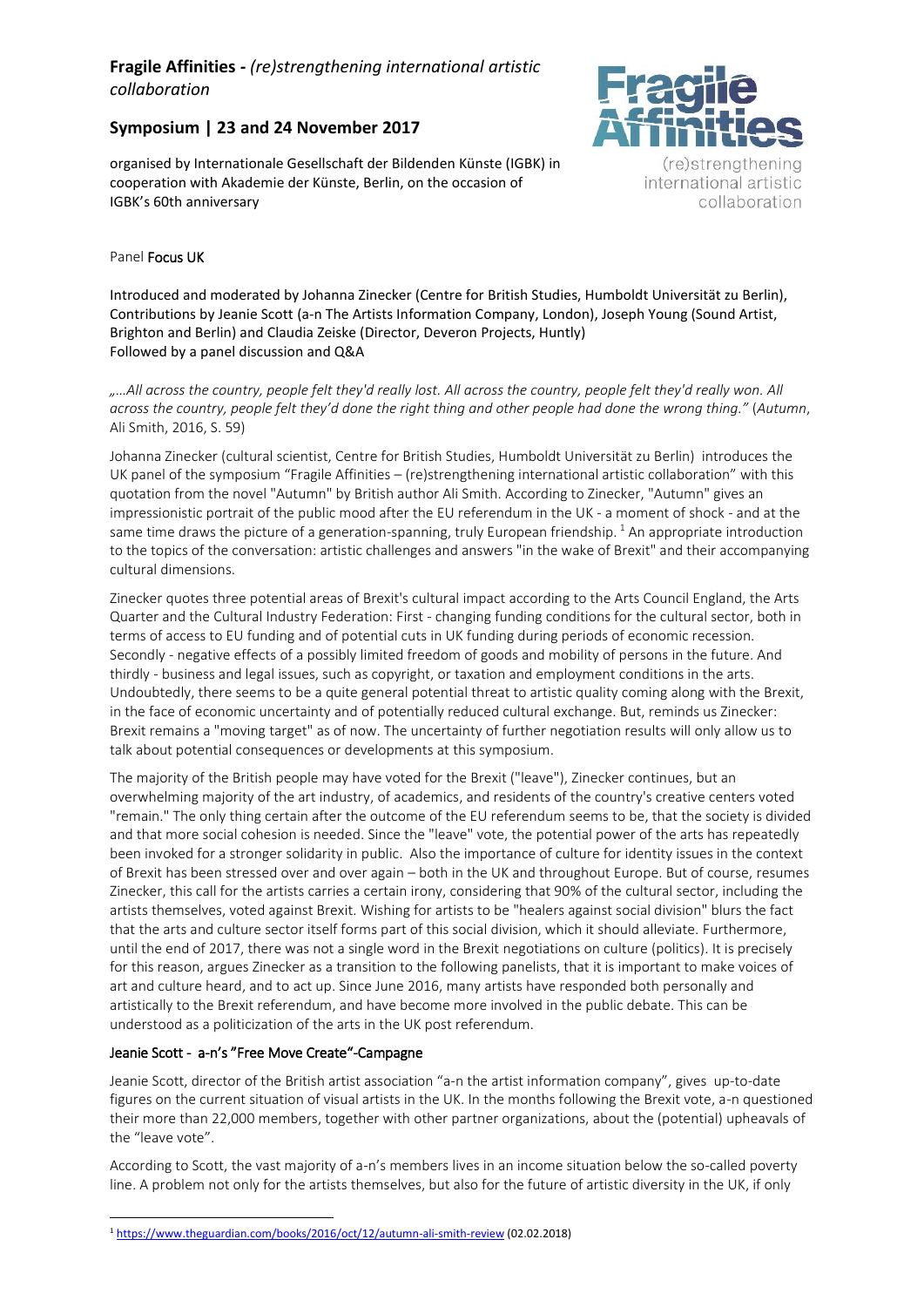those who can "afford it" become artists or art students and populate art galleries. The reasons for this trend are both economic and endemic: artists have no economic status in the UK, and still it is too often expected of them that they will work for little or no salary.

In addition, Scott continues, the surveys find that more than half of the self-employed artists increase their income with several precarious jobs and thus find themselves in a vicious circle: the more time spent on "other work", the less time is left for artistic activity and the professional and financial development in this field. Last but not least, the total available amount of job offers and budgets for fine artists has shrunk over the last years in the UK: in 2007 - a year before the recession in the UK - there were still GBP 27 million available, in 2016 only GBP 22 million.

Approx. 2,200 visual artists from other EU countries live in the UK these days, contributing to the economy and to cultural offerings, generally with a great interest in remaining in the country. The main concerns are the loss of international mobility and of protection legislation as currently maintained by the EU, for example in the field of intellectual property or for anti-discrimination rights. So-called "Brexit insecurity" has increased substantially: 14% fewer journeys by artists took place between the UK and the EU in this context, 19% report higher labor costs since Brexit, 13% say the Brexit-vote had a negative impact on sales, 8-10% report fewer funds and chances overall.

Scott predicts, all of this could have consequences for the "big markets" also. Even though the UK was still the second largest art market in the world in 2016 (accounting for 21% of the total world art market) and even though this market is far from the reality of most artists, in the end, also this upscale market is dependent on a continuous offspring. Interferences between the various levels of the market clearly suggest that young artists should not have to face unrealistic financial or bureaucratic hurdles. Furthermore, Scott puts forward the thesis: If the professional status of artists were to be officially recognised, the potential to adopt an ESTA-like approach (ESTA: Electronic System for Travel Authorization) to unrestricted travel for an extended period of time for artists and creatives could be possible. There could be a potential role for the International Association of Art (IAA) Artists Identity Card in this.

a-n's polls, Scott summarizes, have revealed a true "loss" due to Brexit in the British artist community. Not only financial worries, but also fear and anger over the outcome of the referendum. Many artists now use their work to examine and understand the national divide created by the vote. Others have guided their activism further into political campaigns.

#### Joseph Young - "Ich bin mit der Gesamtsituation unzufrieden"

Joseph Young has taken on this challenge and reacted to the Brexit movement quite early on in his artistic work. On the podium of the academy he shows various examples of his work and tackles the matter with humor: under the Twitter hashtag #wooferendum dogs post political statements and visions for the country and community and under the title "I remoaner", Young covered The Knack's "My Sharona" as a "remain anthem". And as the fictional political figure Guiseppe Marinetti, Young filmed his exchange with "Brexiteers" and "Remoaners" in public places. It generally seems that humor and accessibility are the order of the day. Repeatedly there is talk of having to reach the individual people, the voters: "Act local - think global" and "Art must descend from its ivory tower". The general mistrust of the British people towards politicians is being cited by the audience as well as the problem of the downright binary political system in Britain, which apparently leads to less and less political positioning. Young concludes his presentation with a simple and strong thesis on political culture: "There are no conservatives anymore." For Young, the supposedly conservative groups in the UK are already well beyond traditional conservatism. Regrettably, no rational discourse is possible any more with such, in Young's words, "conservative 'collective madness".

#### Claudia Zeiske – "The town is the venue"

"Act local - think global" is exactly what Claudia Zeiske pursues with Deveron Projects in Huntly, Scotland. Zeiske and her team are explicitly trying to reach a wider audience than the traditional art audience, their approach is artistic *and* social. Entire communities are explored and activated by their projects. The motto of Deveron Projects is "the town is the venue". Zeiske presents some of the works: the "White Wood", planted in 2015 by the artist Caroline Wendling with citizens in Huntly, with acorns from Joseph-Beuys-oaks from Kassel and limestones brought along from France. Or the project "What If?" (2017) by Manaf Halbouni, devising an alternative Sykes-Picot agreement and staging a different course of global history.<sup>2</sup> Or Claudia Zeiske's own *home to home* hike in the summer of 2017 from Huntly to her Bavarian birthplace Unterpfaffenhofen: where is home in a post-Brexit Europe?

**<sup>.</sup>** <sup>2</sup> Sykes Picot Agreement: the agreement of 1916, according to which colonial interests in the Middle East after the end of the Ottoman Empire were divided between France and England.